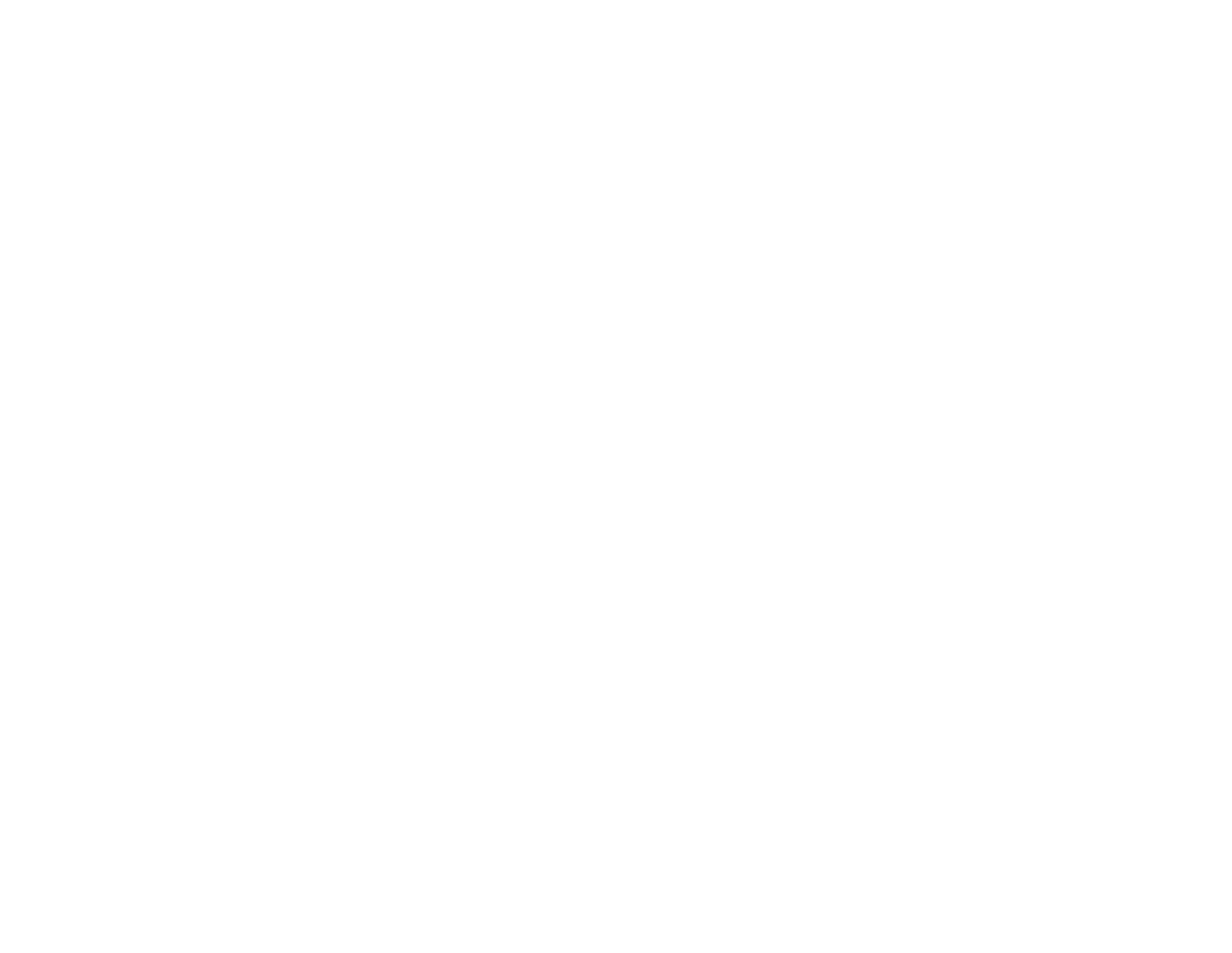# **Contents**

| IT'S A FACT. NOBODY LIKES THE STATE                           | 5              |
|---------------------------------------------------------------|----------------|
| WHERE ARE THE ANARCHISTS?                                     | 5              |
| ANARCHISM AND THE NEW LEFT                                    | 6              |
|                                                               | 6              |
| A CULT OF THE THIRD WORLD                                     | $\overline{7}$ |
|                                                               | 8              |
| NEO-ANARCHIST AUTHORITARIANISM                                | 9              |
| AWAY WITH THE LEFTIST FRAUD                                   | 10             |
| THE LEFT'S LITTLE BLACK TAIL                                  | 11             |
| YOUTH REVOLT - A LOST CAUSE                                   | 12             |
| ARCHAISM OF TRADITIONAL ANARCHISM                             | 12             |
| THE DANGERS OF UTOPIANISM                                     | 13             |
| NIHILISM IS TODAY'S PROBLEM                                   | 14             |
| BACK TO THE PEOPLE                                            | 15             |
| WHAT PISSES PEOPLE OFF                                        | 16             |
| WHAT DOES ANARCHISM MEAN IN PRACTICE?                         | 17             |
| FOR AN UNHYPHENATED ANARCHISM                                 | 18             |
| WHAT TO DO $\ldots \ldots \ldots \ldots \ldots \ldots \ldots$ | 19             |
| INDIVIDUAL AND SMALL GROUP ACTIVITIES                         | 21             |
| Communication                                                 | 21             |
| TAKING ON THE STATE                                           | 23             |
| A NON-VIOLENT REVOLUTION                                      | 24             |
| SOME PROGRAMMATIC SUGGESTIONS                                 | 24             |
| 1. The Education System                                       | 24             |
|                                                               | 25             |
| 3. Land Reform                                                | 25             |
|                                                               | 26             |
| 5. Unemployment Insurance                                     | 27             |
|                                                               |                |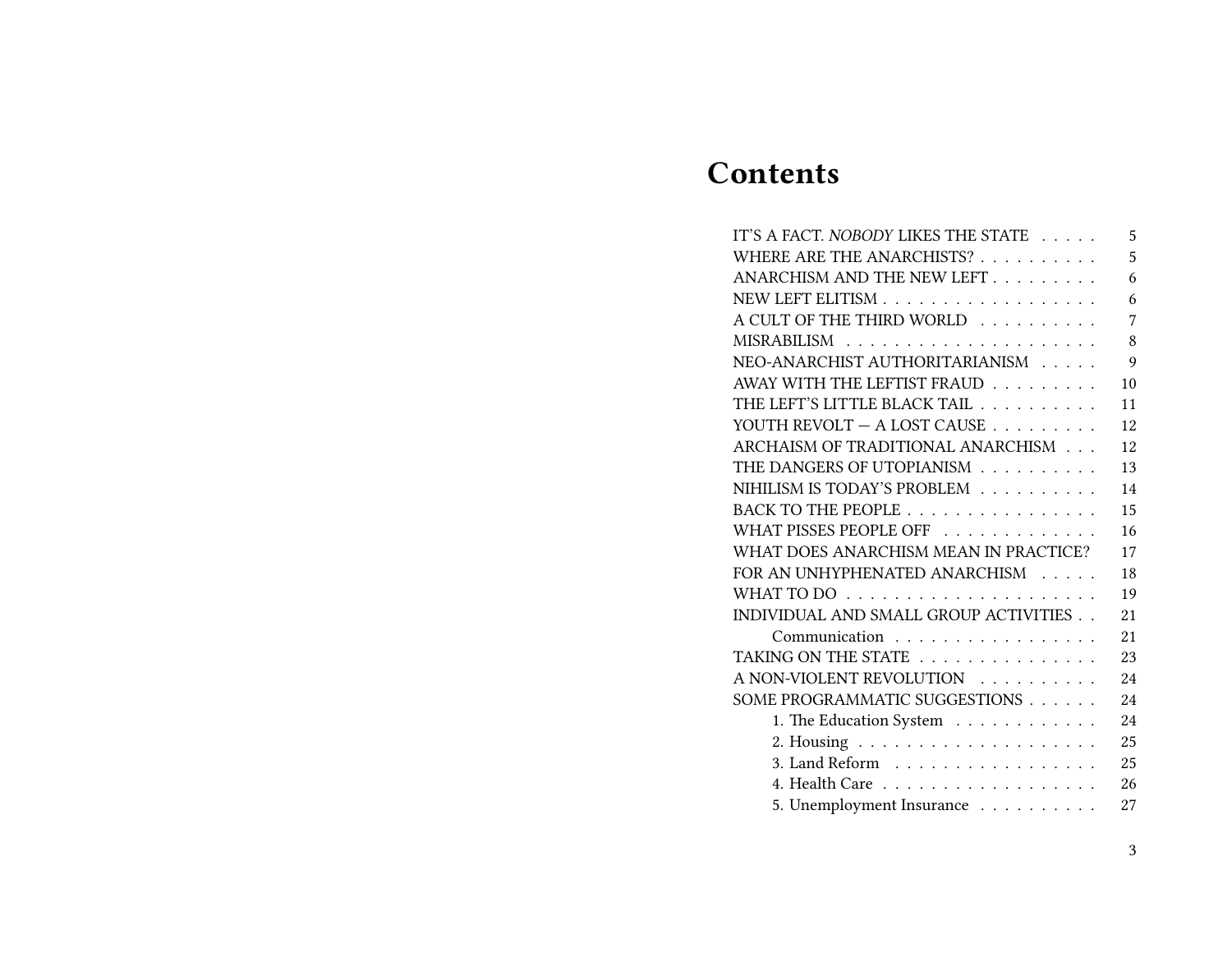| 7. Megaprojects $\ldots \ldots \ldots \ldots \ldots$ 28 |  |
|---------------------------------------------------------|--|
| 8. Reduction of Work Week 28                            |  |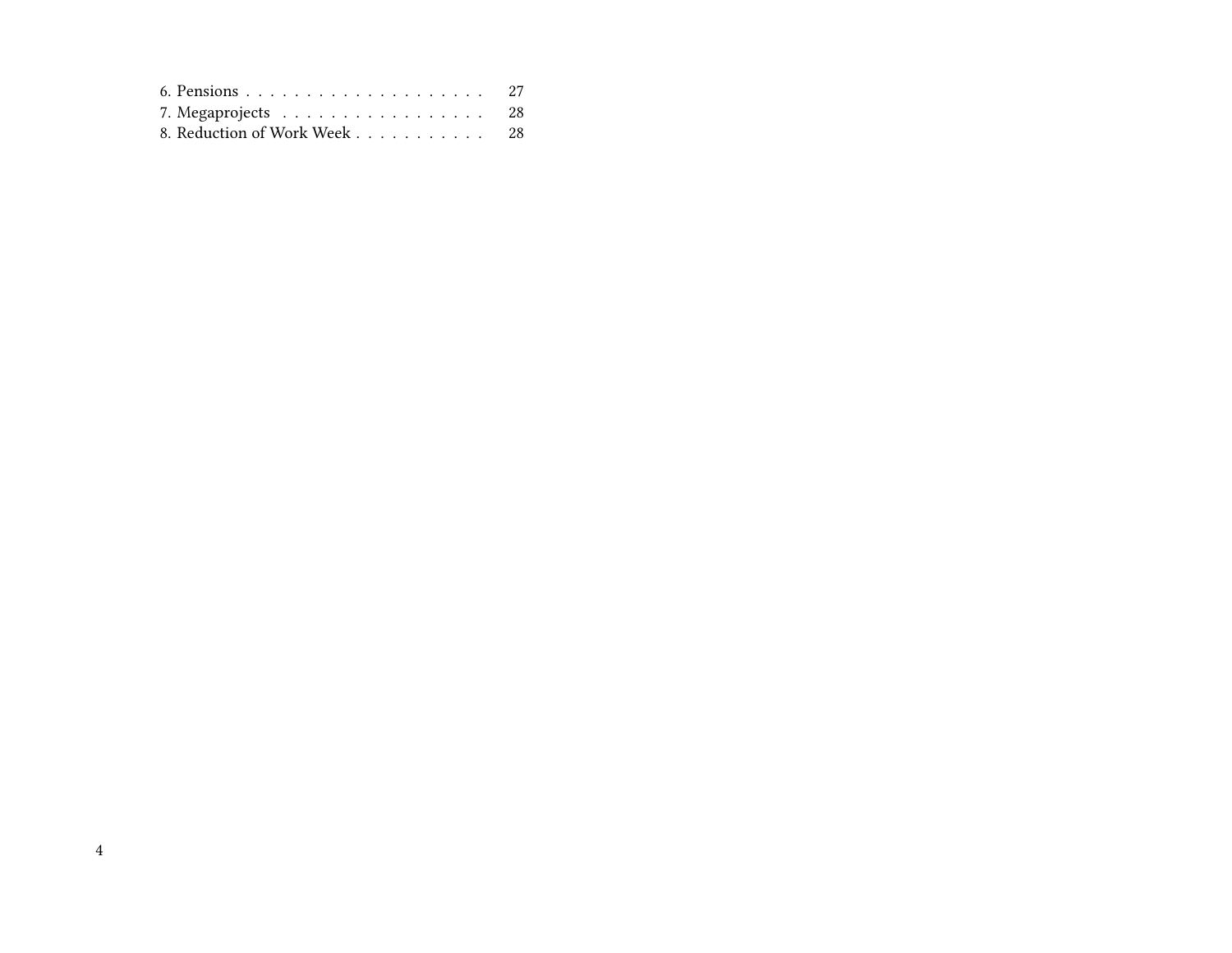no time they would own all of the large companies and the division between worker and owner would dissappear.

### **7. Megaprojects**

Never more must the state have the right to fund or subsidize these costly, wasteful and useless projects. Canada is littered with railroads to nowhere, dams that export electricity below cost, unnecessary bridges, city destroying freeway systems, superfluous airports, Tar Sands Projects that never produced a drop of oil and billion dollar stadiums with retractable roofs that don't retract. This corruption on a scale undreamed of by Roman emperors can be stopped. All large scale expenditures should be subject to referendum with a required 2/3 majority. NIMBY could be used, any area subject to possible development would require consent of the area afflicted (2/3 majority again) and the right of immanent domain abolished.

### **8. Reduction of Work Week**

Encourage work—sharing and allow employees to contract a four-day work week. Spread the jobs around so everyone can have one. With every week end a long week end there will be a boom in volunteer and "leisure time" activities. This will give a further job-creating boost to the economy.

Taken in isolation, none of these measures are particularly radical, all have been suggested by someone else, and all are in line with what people seem to want. But these eight suggestions, if enacted, would completely transform and revolutionize society. The vast majority of the population would have control over their lives by having the power to limit the state, the bureaucracy and big business.

# **IT'S A FACT.** *NOBODY* **LIKES THE STATE**

The polls and surveys show it. The majority of the population have no faith in government. They dispise bureaucracy and stifling regulations. They want decentralization of political power and more say in the workplace. They are also concerned about the environment, the equality of the sexes and the growth of poverty. Perhaps never in history have people been so radical in their opinions. Think only of the 1960's the small minority of new leftists were denounced as "stop the world I want to get of" types or Communist dupes for thinking similar thoughts. Ironically, the left has never been in worse shape. As a result, the chief beneficiaries of the unrest have been the populists and free-market liberals. (conservatives in American political parlance) These forces combine decentralist, direct-democratic impulses with conservative social issues or free-market economics.

# **WHERE ARE THE ANARCHISTS?**

Harder to fathom than the failure of the left, is the absence of anarchism or "traditional libertarianism".<sup>1</sup> There seems to have been a marked decline in anarchist activity from a high point in the mid to late 1980's. How to explain this paradox? Blaming the media is not the answer  $-$  other groups have been subjected to unfair media attention, or worse no attention at all, and this has not prevented them from becoming a significant force in society — think only of the Women 's Liberation Movement and the trashing it got and how influential feminism is today. *The fault can only lie with the anarchists themselves*.

 $1$  "Traditional libertarianism"  $-$  that of European anarchists from Proudhon to Colin Ward, American Individualism as exemplified by Josiah Warren and Benjamin Tucker, and Syndicalism, sees abolition of the state as an ultimate goal. Much of modern so-called "right wing" libertarianism is a form of limited state liberalism.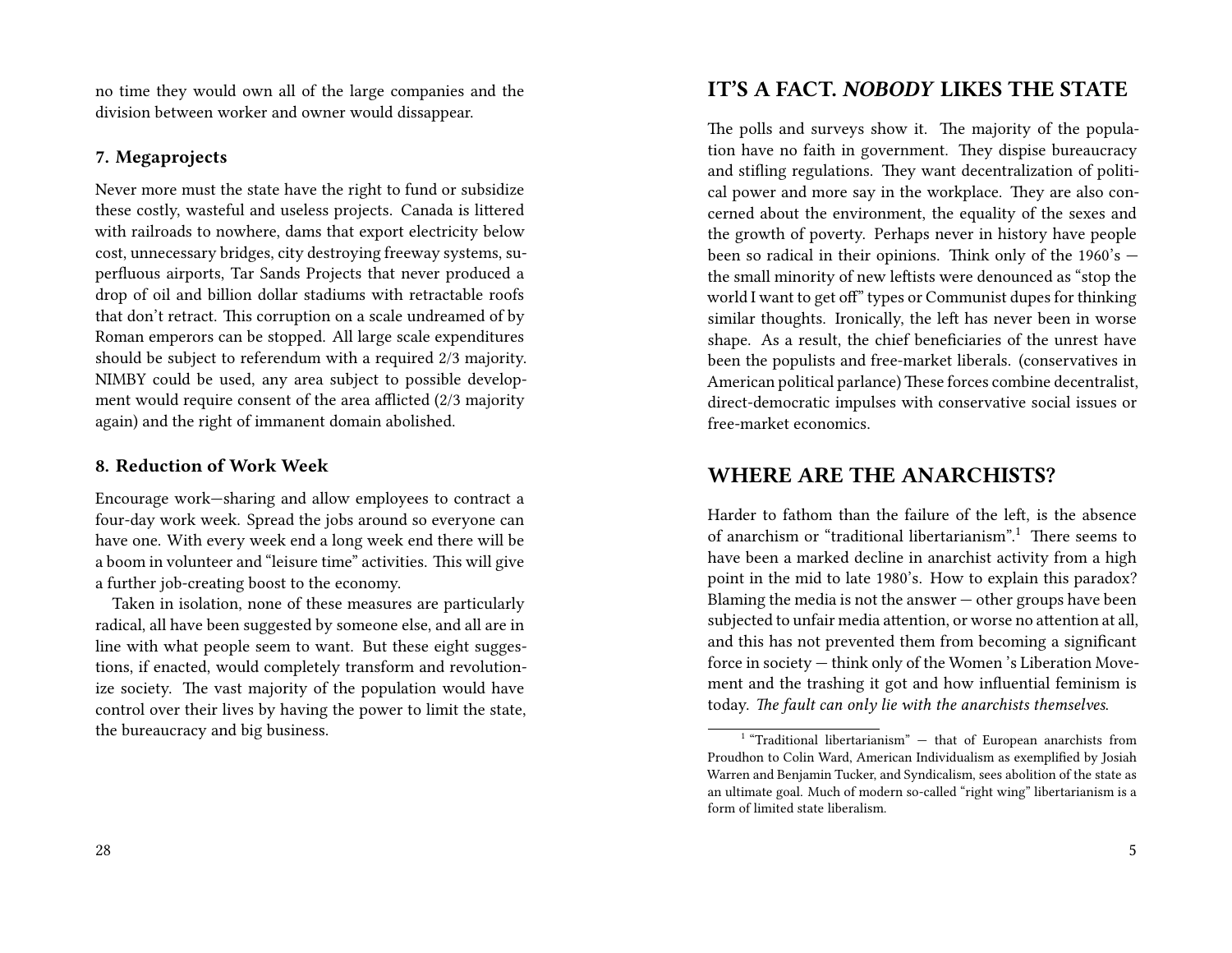# **ANARCHISM AND THE NEW LEFT**

Who are the anarchists and where did they come from? It is necessary to point out, in North America at least, little connection existed be- tween the old pre-WW2 or "classical" anarchist movement and the group of people who came to reestablish anarchism in the late 1960's. By the 1950's there was no longer a libertarian movement, but a number of isolated individuals.<sup>2</sup> Those who formed the new anarchism came out Of the New Left, people dissatisfied with the Stalinist takeover of the movement, who saw anarchism as the logical outgrowth of their beliefs. What was in reality a neo-anarchism, synthesized traditional anarchism with ideas taken from the New Left. Both the New Left and neo-anarchism (also called anti-authoritarianism) influenced the "New Movements" (Feminism, ecology, anti-nuke) of the 1970's and 1980's, and anarchism was in turn' influenced by these movements.

### **NEW LEFT ELITISM**

Certain attitudes derived from the New Left and the so-called counter-culture. permeated neo-anarchism and had a deleterious effect upon it. Chief among these was elitism. It was the common belief among the New Left that the majority of the population were "co-opted", "sold-out", "racist" and "sexist". For the hippie-left, most people were considered to be beerswilling, short-haired rednecks. Much of this youthful hostility was directed against their parents and hence was more of an expression of adolescent rebellion than political insight. With the exception of those who opted for anarcho-syndicalism, most

#### **5. Unemployment Insurance**

Trade unions once had their own unemployment insurance, in fact, this was a major reason for their existence. Government control certainly extended coverage to those who were not not union members, but typically, the system has gone into crisis. UI must be taken away from the state and handed over to those who actually use the fund. There is no reason why insurance co-operatives run on credit union lines could not be organized. Workers should pay the entire premium themselves to avoid having to involve employers in the running of the fund (and creating conflict). This may seem a bit steep, but this would not be a problem if it was 100% tax deductable.

### **6. Pensions**

The same idiots who conjured up school consolidation must have divised the government pension schemes. Rather than taking pension payroll deductions and investing them (as any person with a grain of intelligence would do) the federal government *spent* the money. Pensions must come out of general revenue and therefore, when the baby-boomers retire, the state will be unable to pay up. Solution -abolish the present pension system, "grandfathering" those who are already collecting or are near to retirement age. Give everyone else their share of what they have already paid — to be placed in the pension fund of their choice. All workers to place a minimum of 10 and a maximum of 20% of their income in a pension fund with 100% tax deductability. Workers too poor to afford the mini-mum may receive assistance in making their payments. Ideally, pension funds should be democratically controlled in the manner of credit unions, so the investors have some say over what happens to their money. All pension funds should be insured (like bank accounts) so no one will be left destitute, should a fund go bankrupt. Pension funds have an added advantage, for within

<sup>&</sup>lt;sup>2</sup> One should not underestimate the importance of these individuals — such as Sam Dolgoff, Murray Bookchin, Dorothy Day, Paul Goodman, George Woodcock and Art Bartell — they were a positive influence upon the early New Left and neo-anarchism.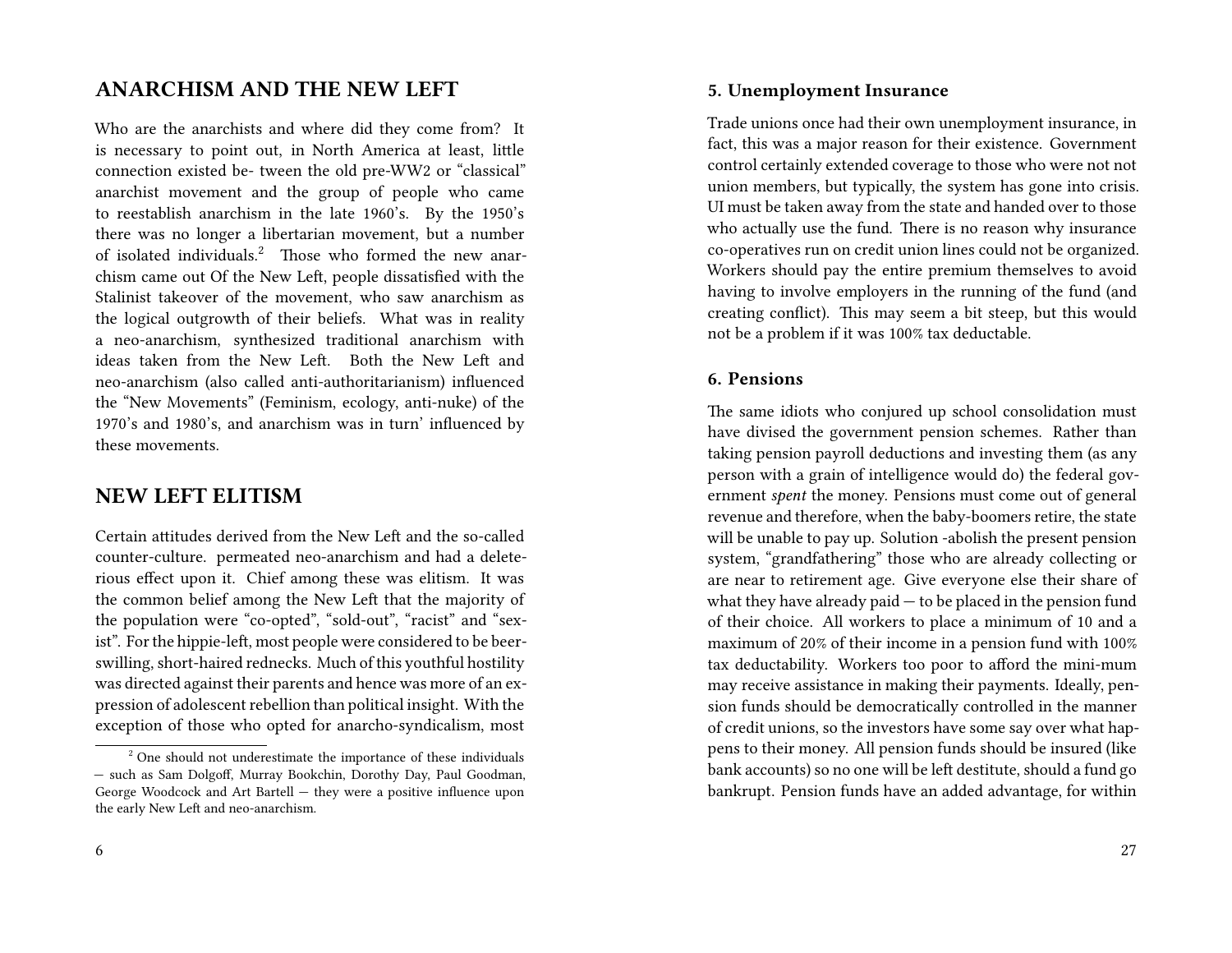giver or leased at a very cheap rate, land to their friends for the building of railroads, mines, dams or logging operations. The ownership of all this real estate naturally gives the state a great advantage over the local community. All state land should be immediately turned over to the municipality, village or county. There should be a covenant with environmental provisos. To prevent possible corruption at the local level, all sales or leases of community lands should be overseen by an elected board and all large-scale alienation subject to a referendum with a required 2/3rds majority. This is also a way of settling Native land claims — by simply turning government lands in the vicinity of Native communities over to them.

### **4. Health Care**

We hear a great deal about the health-care crisis. Seems there isn't enough money to go around. No surprise with any institution run by the state. Sixty years ago most people in Great Britain were covered by hospital insurance systems set up by trade unions or other non-profit associations. Health care in present day France is largely in the hands of non-profit, democratically controlled mutual aid societies. Part of the cost-control of these associations (other than being more efficient than government) is that doctors are employees, rather than getting paid on a per visit basis. Health care should be turned over to mutual aid societies and those people who are too poor to afford the premiums should have the state pay the fees to the mutual of their choice. Hospitals should be owned outright, controlled and funded by mutual aid societies or the community. The situation must never again arise where the state can tell a neighborhood hospital that it must close.

neo-anarchists carried this contemptous attitude with them. The majority was written-off as hopelessly corrupted and this attitude still continues today; Such contempt is in complete contrast to classical anarchism, which even at its most vanguardist, saw itself as only a catalyizer or spokesman of the masses.

While rejecting the majority, they became infatuated with minorities. The New Left, scorning workers, turned to racial minorities and the "poor" as possible agents of social change. Native people, prisoners, dropouts, homosexuals, all have been given a high profile, virtually to the exclusion of the rest of the population.<sup>3</sup>

## **A CULT OF THE THIRD WORLD**

Another aspect inherited from the New Left was the obsession about the Third World and Western imperialism. Many neo-anarchists, while paying lip service to anarchist critiques of Leninism, actually supported so-called national liberation groups. Some lauded the Vietnamese NLF, others whitewashed the Castro regime. Many swallowed the Leninist propaganda that the West, in particular the US, was completely responsible for the Cold War. So too, the view that "we live off the Third World" — at a time when developed countries mainly invest in each other. These positions which are nothing more than a cover-up for Stalinist atrocities, have been recycled through neo-anarchism and the Peace and Green movements, right up to the present day.

<sup>&</sup>lt;sup>3</sup> No doubt someone will accuse me of wanting to ignore minorities. Put in plain English, this is NOT the case. The problem lies not in taking up their various causes but that of totally ignoring the majority of the population. There is also the problem of looking at minorities in at reductionist fashion. Does a black PHD have more in common with the ghetto underclass or other university educated people regardless of race? Such things as class, education, income, culture and ideology are usually thicker than blood.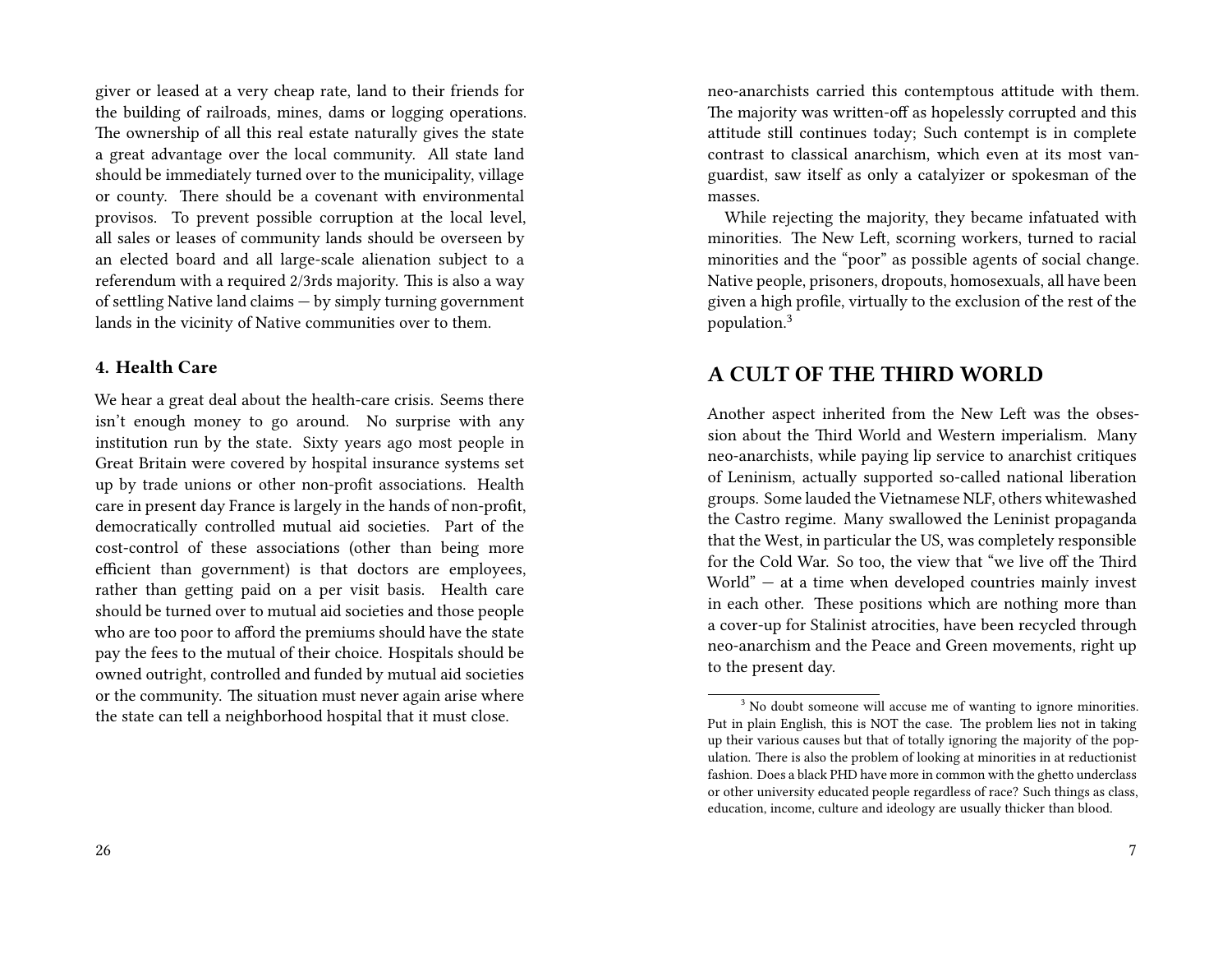With the love of "liberation movements" came a glorification of violence. As "representatives of the oppressed" planted bombs on airliners, machine-gunned tourists and threw grenades into pubs and theatres, neurotic or disillusioned New Leftists decided it was time to move beyond apologetics and take action. Some so-called anarchists gave support to terrorist gangs like the French *Action Direct* and the Stasi-infiltrated Red Army Faction.<sup>4</sup> Naive souls on the fringes of the anarchist movement like the Angry Brigade and the Canadian Direct Action did take up arms and wasted a good portion of their young lives in prison.

# **MISRABILISM**

But the New Left wasn't the only influence. Throughout the '60's there had been a cross-fertilization with ideas derived from the ultra-Left or council communism. Some of this was positive, most especially with the followers of Paul Mattick or Castoriadis' *Socialism ou Barbarie*. However, with the break up of the Situationists and the continuous schisms within councilism, some very strange "theories" began to make the rounds. Modern (Western) society was "written off as completely totalitarian with Capital having complete autonomy over humanity. Others proclaimed the whole of civilization evil and-told us to abandon technology (and even agriculture) and go back to hunting and gathering.

Such "theories", *marxism in its decadence*, found an airing among a section of North American neo-anarchists during the rise of the anti-nuclear and environmental movements. (Its ultimate product being the "Unabomber") For everyone else such ideas are total lunacy. Any normal person picking up a journal espousing such views in the name of anarchy will dismiss anarchism as the ideology of crackpots. (And they will be right)

Another possibility would be to maintain the public school system but return it to the community. Primary and secondary schooling would be the full responsibility of the villages and neighborhoods. No school should have more than 250–300 pupils and they should be able to walk there.

#### **2. Housing**

Back in the fifties a poor person bought a cheap piece of land outside town and put up a plywood cabin. The savings in rent or mortgage payments would be converted into construction materials for a real house. While travelling in France a few years ago I noticed suburban houses advertised which were only 400 square feet and because of this size were at a cost that all but the very poorest could afford. Neither of these alternatives are possible in North America because they are against the municipal by-laws. These by-laws are the biggest obstacle to allowing the poor to have their own homes. The alternative offered by the state is subsidized or state-owned housing, which is very expensive and of which there is never enough. The answer is to take away the power of government to regulate house construction — other than in the areas of safety, fire, health and environmental regulations. (Furthermore, these regulations must be reasonable.) People could band together in housing construction co-operatives to buy property, building materials and help each other in construction.

#### **3. Land Reform**

Governments (state, provincial and federal) are the largest landowners. Much of the land is restricted from settlement or sale which artificially inflates the cost of real estate, making it harder for poor people to become homeowners. (This is particularly true in the West.) The state bureaucrats have instead,

<sup>4</sup> Such as *Black Flag* and *Open Road*.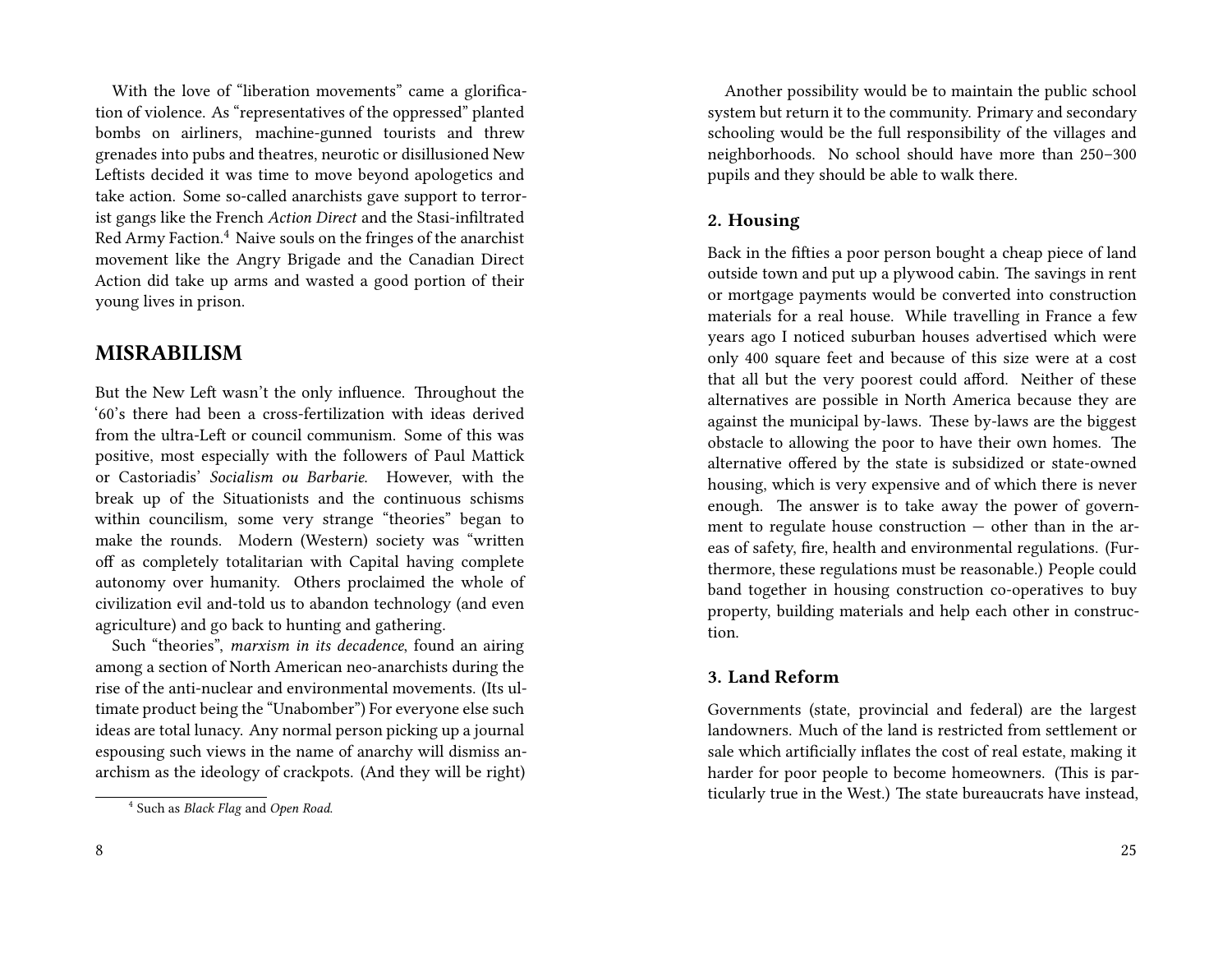# **A NON-VIOLENT REVOLUTION**

A non-violent revolution might develop in this manner -People begin taking control at the local level, developing or reinstituting forms of self-government and ignoring the state. Certain politicians at the national level become cognisant of the anti-statist sentiment, and for genuine or opportunist reasons, will help prevent the regime from attacking the decentralists. They may also pass certain "defanging" legislation which will weaker the state. Demonstrations accompanied by mass strikes will occur on an almost daily basis in the capital cities in support of the local movements and as a means to keep up the pressure on the politicos. Links with anarchists and decentralists in other countries will also be developed to insure a massive outcry should the state choose to repress the libertarian upsurge. The outcome will be the development of genuine federal institutions.

# **SOME PROGRAMMATIC SUGGESTIONS**

### **1. The Education System**

One of the most stupid ideas ever to enter the authoritarian mind was consolidating and centralizing the schools. That students drop out and that alienation and delinquency exists in the huge factory-like schools is no surprise. Schools must be returned to a human scale. One possibility is the voucher concept which allows parents to use their share of the school taxes as fees to place their children where they wish. This also allows parents and teachers to create their own, self-funded schools. The Education Departments of the provincial, state and federal governments must be abolished as they are a waste of money and the source of all the crack-pot concepts such as consolidation.

24

Marxism in its decadence has taken its concerns with real or imagined evils to an ultimate extreme — to the point where it can be considered an ideology of *misrablism*.

The average person's life is neither unending suffering or mindless joy. Only the minority is in misery, the majority are discontented but not wretched, we may dislike the government or the boss but these things are not our entire life. We have our families, our friends and our personal interests and it is here that our real lives begin and end. Thanks to the mass media, even though the images are greatly distorted, people are well aware of the misery in the world, what's needed is less moan and groan and more of a *positive vision*.

# **NEO-ANARCHIST AUTHORITARIANISM**

Rooted in the Leninist notion of the "correct line", and further developed by feminist and black nationalist extremism, Political Correctness has plagued neo-anarchism like fleas on a dog.<sup>5</sup> How anyone can reconcile censorship with anarchism is hard to imagine, yet this is precisely what some "anti-authoritarians" have done to the point of fire-bombing video shops that sell pornography.

The obsession with "correctness", the harshness engendered by violence fetishism and the love of obscure and extreme ideologies leads naturally to sectarianism. It isn't enough that all libertarians desire the abolition of statism, corporatism and authoritarianism, and that they have far more in common with each other than with those who don't hold these opinions. No. Hairs must be split and those closest to your position are often treated as the worst of enemies.

Contempt for the masses, misrablism, sectarianism, Third Worldism, political correctness and the love of violence are all aspects of authoritarianism hidden behind the libertarian mask.

<sup>5</sup> For a more developed criticism of PC, see *Laughter Is Bourgeois*.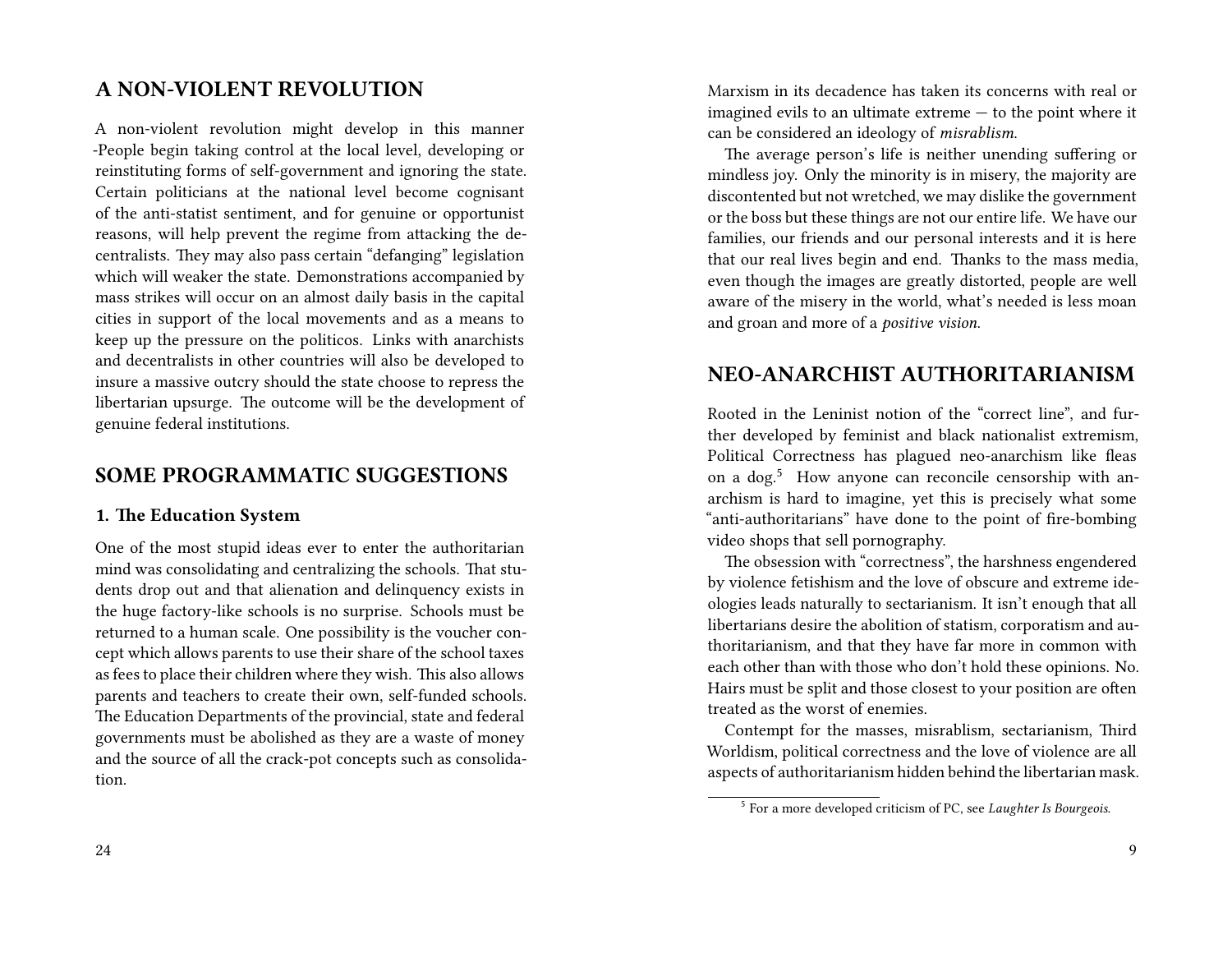The so-called anarchists are just members of one more authoritarian leftist sect, the only difference being they pretend to be anti-authoritarianism — a kind of soft-core Leninism, if you will.

# **AWAY WITH THE LEFTIST FRAUD**

The left is the vanguard of the state bureaucratic corruption of society.<sup>6</sup> It is not without reason that "socialism" is a curse-word for the majority of people. Injustice, exploitation, poverty, discrimination," hunger, and ignorance were and are still real problems facing the world, and almost everyone agrees that this is so. But the left sought to remedy these ills through the state, and in so doing, merely recreated these evils in a new form. Rather than allowing various contending groups to freely arbitrate, the state became the *supreme arbitrator*. Rather than allowing people to rise out of misery through a combination of individual effort, solidarity and mutual aid, the state became the *source of social security*.

Today we live in a kind of liberal corporate state<sup>7</sup> — business and farmers are subsidized by the government, so too, culture, the poor, minorities, in fact, every sector of society fights for its place at the trough and all these aspects have become highly

# **TAKING ON THE STATE**

Anarchists should organize at the local level, ie., neighborhood, village, municipality or county, around issues that effect the population. The areas of popular discontent discussed above should all be part of the libertarian "program". At the city level, Murray Bookchin's concept of libertarian municipalism is worth consideration. A city-wide organization could fight to decentralize the city government to the neighborhood level and gain greater autonomy for the municipality.

But try as much as you like, you can't ignore the big one — Leviathan — the central state. Eventually it must be tackled head on and this can only be done by a nation-wide mass movement. This does not mean an opposition between local organizations and the larger movement, on the contrary, the latter must be based upon the former. *This must be a single issue movement, uniting everyone with a grievance against the state* into a movement for the decentralization of power. It must not be allowed to be bogged down by secondary and therefore divisive issues, these can be dealt with by other groups.

Methods could include mass demonstrations in the nation's capital, mass strikes, occupation of government offices, both local and in the capital city. The populations in the former Stalinist regimes have shown us the way. Tyranny was overthrown in Poland, the former Czechoslovakia, Hungary and the former East Germany virtually without violence. This proves that if more than 90% of the population is actively opposed to the state, there is little the bureaucrats can do to maintain their rule. We aren't that far off from the 90% figure and the main task is to create an active and non-violent opposition. That the movement must be non-violent cannot be emphasized enough. Violence plays into Leviathan's hands. We have seen with *attentats* of the 19<sup>th</sup> Century anarcho-terrorists to the Oklahoma bombing, that such actions only serve to discredit and divide a revolutionary movement.

 $6$  If the state is the enemy and is the origin of capitalist inequality (the traditional anarchist viewpoint) what there is the left but part of that enemy? But it also goes without saying the vast majority of leftists are sincere people who genuinely wish to help the poor and oppressed. The problem is, they cannot conceive of any way of doing so other than through government.

 $7$  I do not like the term "corporatism" applied to a democratic state since it really applies to fascism. However the term does contain more than a grain of truth if stripped of its black-shirt. In the '70's the far left used to throw the word around in reference to social democracy as a means of implying that it was some how fascistic. (Whereas Stalinism was not, of course) These same people today are at the forefront of defending "corporatism" with the same hysteria they once used to attack the moderate left. This only shows what liars and hypocrites they are.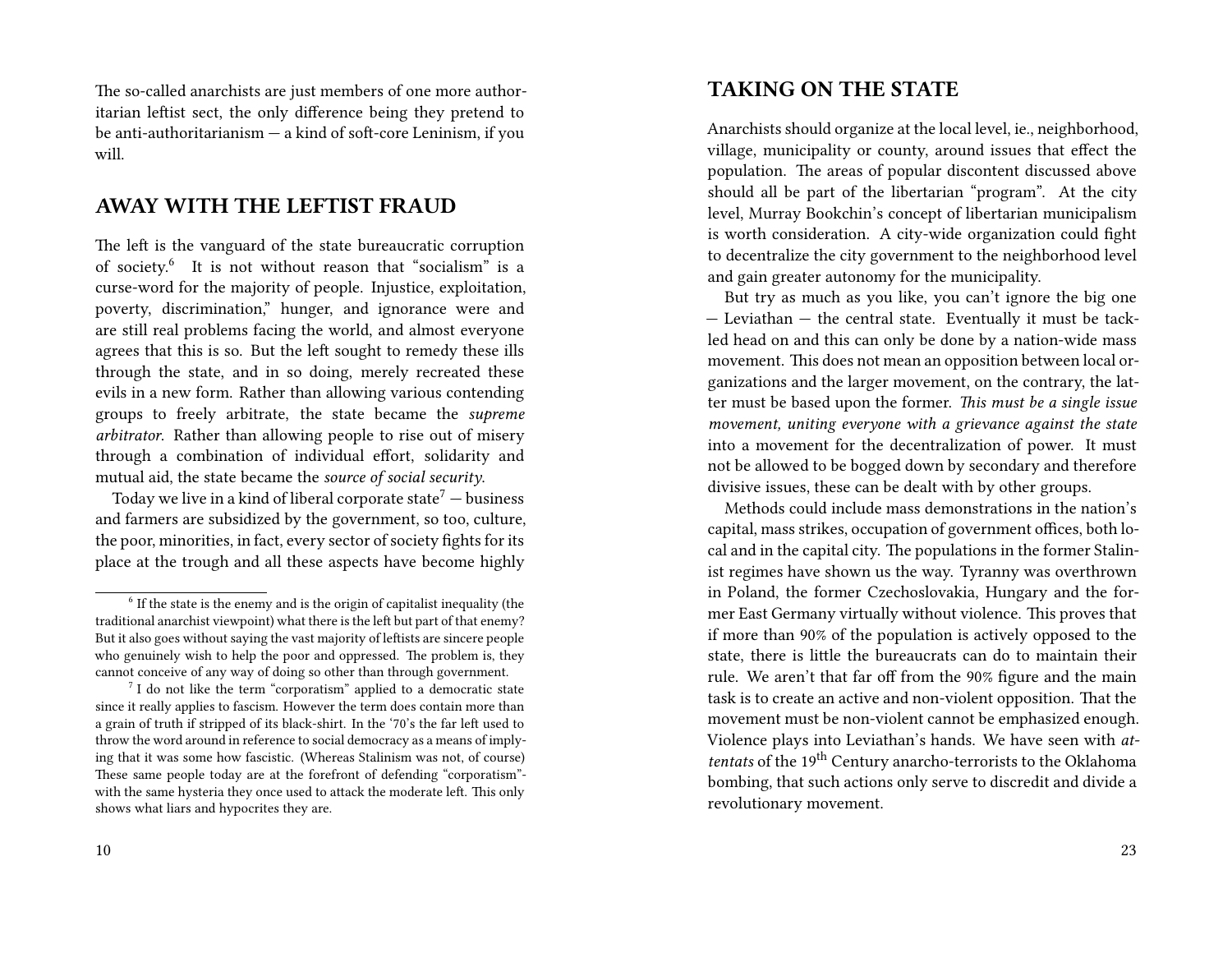possibility of creating an anarchist controlled entertainment weekly.

College and community radio, television and pirate radio have had some anarchist attention paid to them, but not usually in the most accessable manner. Having a weekly "Anarchist Hour" is not the answer, nor is ever having a specifically anarchist radio station. Once again, you are largely preaching to the converted. Few people are interested in ideology, most want information. A better alternative would be to have a program that cannot be typecast, yet has an anarchist bent to it.

One should not ignore computer bulletin boards and the Internet since these are quickly becoming major sources of communication. Here it is necesary to create two different types of groups; one specifically anarchist for more high-falutin ingroup discussions and those that are more general, but have an anarchist orieltation.

Anarchists need a think tank or anarchist versibn of the Fabian Society. It is easy to toss around rhetoric about abolishing the state. One can make programmatic suggestions, but a more intensive approach is needed. However, few people are really attempting to deal with the diflicult problems arising from the debureaucratizing of society. What does one do with thousands of former government workers? How does one change a welfare state into a mutual aid system? How can one best introduce self-management? There is also a pressing need for indepeident economic and social research rather than relying upon the usually dishonest leftist sources, as most anarchists do at present. Such a group could be international, corresponding through the Internet and publishing a journal, pamphlets and studies on various topical subjects.

politicized. This porking has to be paid for by the working population. Each year the debt piles up higher and everyone wonders why.

The left is also corporatism's guard dog. Any attempt to attack this system is reviled as "right-wing" and the various populists, anarchists, free market libertarians and small 'c' conservatives are libeled as fascists, reactionaries and racists. There is nothing new in this tactic, a variation on the Stalinist labeling of socialists as "social fascists" and anarchists as "anarchofascists" in the 1920's.

When left means statism and right anti-statism, "left" vs. "right" is an archaism we can do without. The real divisions within society are between authoritarians and anti-authoritarians, centralists and decentralists and between the political and the anti-political. Leftism and libertarianism areincompatable, for the former stands for statism and centralization and the latter for decentralism and opposition to state power.<sup>8</sup> Anarchists should sever their ties with leftism and strike off on their own, free of this authoritarian umbilical cord. *This does not mean sectarianism*. It goes without saying that we should unite with the left (or any other group) when common needs or policies arise, but we should not be ideologically beholden to so-called "left-wing" ideas.

# **THE LEFT'S LITTLE BLACK TAIL**

Whatever positions the left takes on issues, one finds anarchists who adopt them. They end up as apologists for the left's cult of bureaucracy and statism. There are many examples of this.

 $8$  This was not always the case. In the 19<sup>th</sup> Century most socialists (including Karl Marx) wanted an economy based on workers' co-operatives. About 100 years ago this began to change into state ownership. Contemporary people who call themselves "left-wing anarchists" are harkening back to the earlier  $era - a$  time when a mass anti-statist left no longer exists.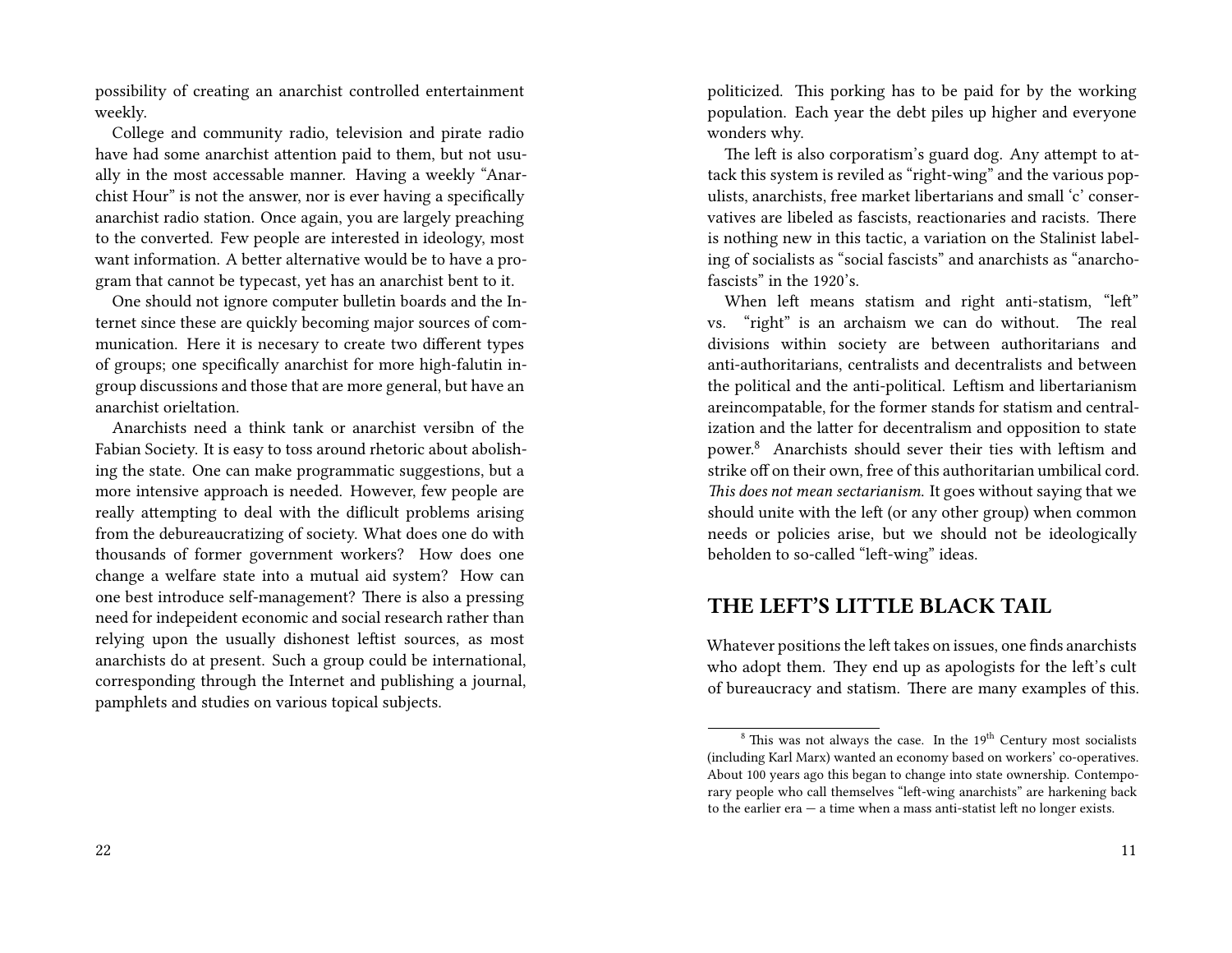Take welfare. Anyone who criticizes the welfare state, *for whatever reason*, is deemed "against the poor". One finds anarchists going along with this, even though there is a very strong anarchist case against the welfare system.<sup>9</sup>

# **YOUTH REVOLT — A LOST CAUSE**

Its a demographic fact. In the developed world there are fewer and fewer teenagers and young adults and hence less and less reason to base a strategy on a youth revolt or counter-culture. What is needed is a middle-aged and "grey-power" anarchism, for this is where you find the vast majority of the population. The present anti-state mood is also related to middle-aged concerns, of which a perfect example is taxation.

# **ARCHAISM OF TRADITIONAL ANARCHISM**

While neo-anarchism is plagued with contradictions, some traditional anarchists also have a problem. While identifying with working people (what a relief) they suffer from *archaism*. It is as though nothing has changed since 1910 workers are still poor, beaten-down wretches and society is controlled by a band of fat-bellied, t0p-hatted capitalists who manipulate the elections and control all the media. That the economy is largely institutional, that society is bureaucratic and that the majority of workers are, in spite of technology

# **INDIVIDUAL AND SMALL GROUP ACTIVITIES**

This is the area where anarchists have had the greatest success, one need only think of individual research projects, bookshops, journals, radio (pirate and legit.) and action committees. But there is still room for improvement and new ideas.

#### **Communication**

There will always be a need for specifically anarchist journalsthose which talk directly to the committed, but more is needed than this. When anarchism was popular it had a press which spoke the language of the workers and artisans and addressed their concerns. Today, many supposedly anarchist journals speak a leftist jargon and address the concerns of the writers and editors. Back in the late '70's anarchists began to produce free weekly or bi-weekly newsheets. In itself, this is a good idea and should be reexamined, but these free sheets were completely mired in the leftist counter-culture and ignored the population at large.

One method of outreach is through existing weekly and community newspapers. Such papers are always looking for new material and if well written, articles and book reviews containing libertarian ideas will get far more publicity than any anarchist magazine. Some communities do not have their own paper. Here is an opportunity for erterprizing anarchists to start their own community paper, externally no different than any other weekly, yet containing a subtle libertarian message.

Every large city has its entertainment weekly often controlled by leftists. Should anyone start writing articles that address the needs of the majority, the public will pick up on this and start reading that persons column or by-line. Hence these papers could be a useful outlet. There is also the

<sup>&</sup>lt;sup>9</sup> Welfare, while certainly better than starving, is actually a new form of Oppression. Anarchists have traditionally favored full employment by work-sharing and the operation of social security through mutual aid, as humane alternatives to. dumping people on the dole. Furthermore, no 19<sup>th</sup> Century socialist *ever* favored paying able-bodied people not to work. They would be outraged at such a notion. What they sought was a progressive reduction of labor time and employment for all who were capable of working.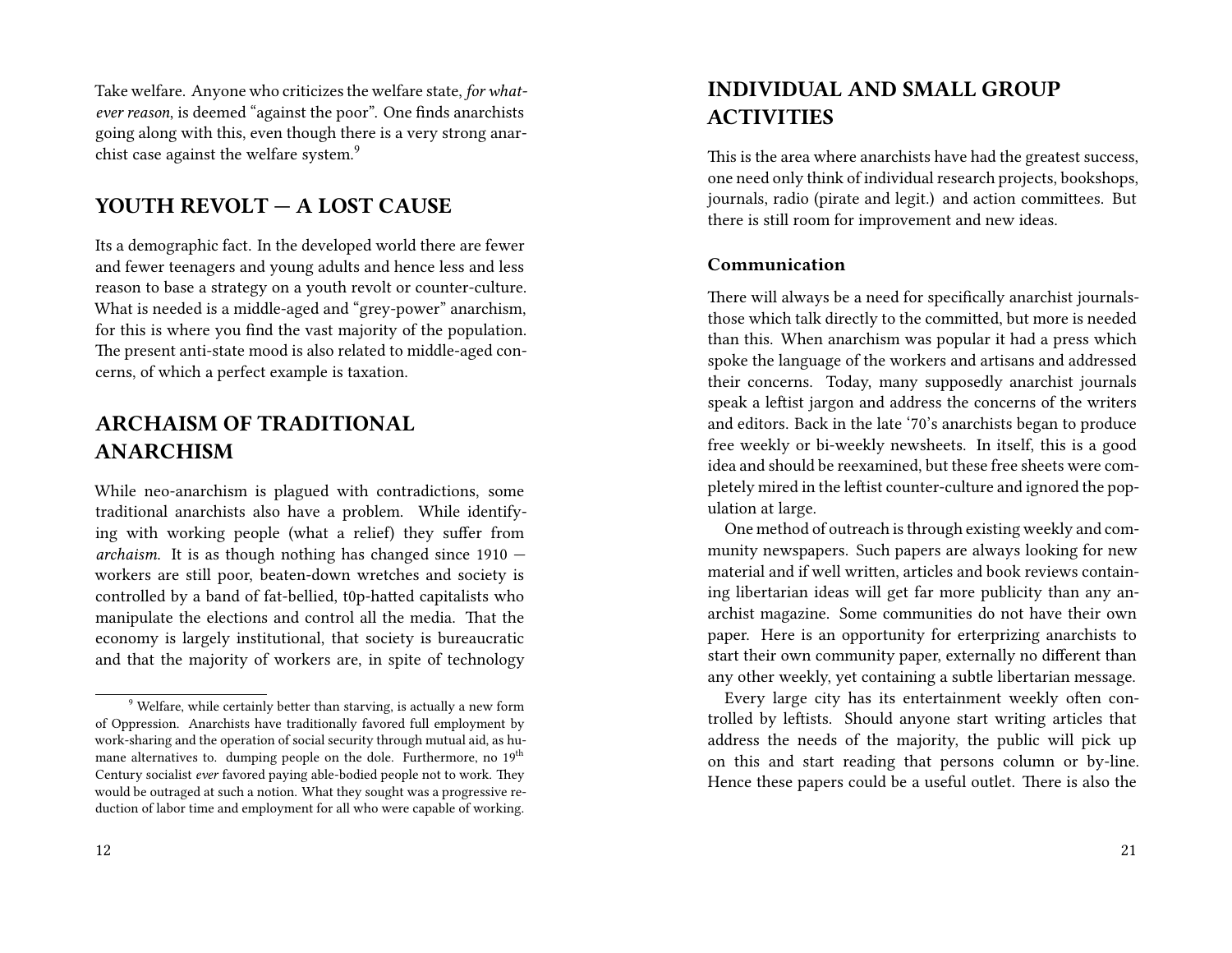of *reciprocity*, the foundation of all notions of justice, solidarity, and autonomy. Something without which society cannot exist.

This personal anarchism must be the bedrock upon which the movement is founded. Today, the mark of an anarchist is the ability to say the right things about certain issues. One can learn such a "party line" in a matter of a few days. The mark of being a real militant super-anarchist is to heat up ones rhetoric or start mouthing off about violence. Anybody, no matter how stupid (*especially* the stupid) can do that. Another mark of an anarchist is the ability to quote "scripture" on any occasion. This takes a good deal longer than learning the anarchist "party line", but any pedant can do it.

Personal changes are a good deal more difficult than such superficiality. What we must look for when someone says "I am an anarchist" or "I would like to join your group", is personal anarchism. *This must be the first thing to look for*. Stating the need for a personal anarchism does not imply that it is easy to accomplish or that we need wait until everyone is emotionaly healthy to do anything. Rather, we must become aware of the need for these changes and work toward them.

To re-emphasize the point, here is a list of the traits that we must develop:

- 1. Tolerance.
- 2. Faith in the average person.
- 3. Skepticism not just to the elite's viewpoints, but to *all* ideologies, *especially one's own*.
- 4. Honesty to the point where it hurts.
- 5. Responsibility.

and down-sizing, well off by any standard you can measure, has completely missed them. Some anarcho-syndicalists don't seem to realize that work doesn't occupy the position it used to. To organize solely around work is to ignore 3/4 of a person's life. Nor do trade unions tend to excite many people, most of whom see the union as one more bureaucracy imposed upon them. (Even though they like the high wages) Syndicalists well-intentioned attempts to appeal to the regular person fail, since blinded by an out-of-date world view, they also don't know or understand Joe Average.

One also finds an elitist tendency among the traditionalists. Anarchism grew out of a revolt against society's overwhelming authoritarianism and the popular acceptance of it. Anarchists are used to being a tiny minority "crying in the wilderness" and have not been able to adjust to a situation where the majority of the people accept many anarchist ideas. The tendency is to think and act as though the majority still idolized their masters, when, in fact, what is needed is not to convince people of the iniquities of the system, *but to find a way to build a society that is human scale*.

### **THE DANGERS OF UTOPIANISM**

In seeking to create a society that has greater freedom and humanity, we must not fall into the utopian trap. Few ideas have caused more suffering than this delusion. Utopians dream up schemes for "the perfect society" and then try to force everyone into that mold. If people won't go along with the fantasy, they are called "backward", necessitating the use of force. The ultimate end of utopia is the gulag and the gas-oven.

The liberal and socialist utopias would only work if people were angels, but they are not. Humanity is imperfect and any social system we divise must take that into account. Thomas Jefferson understood this and hence sought to limit the power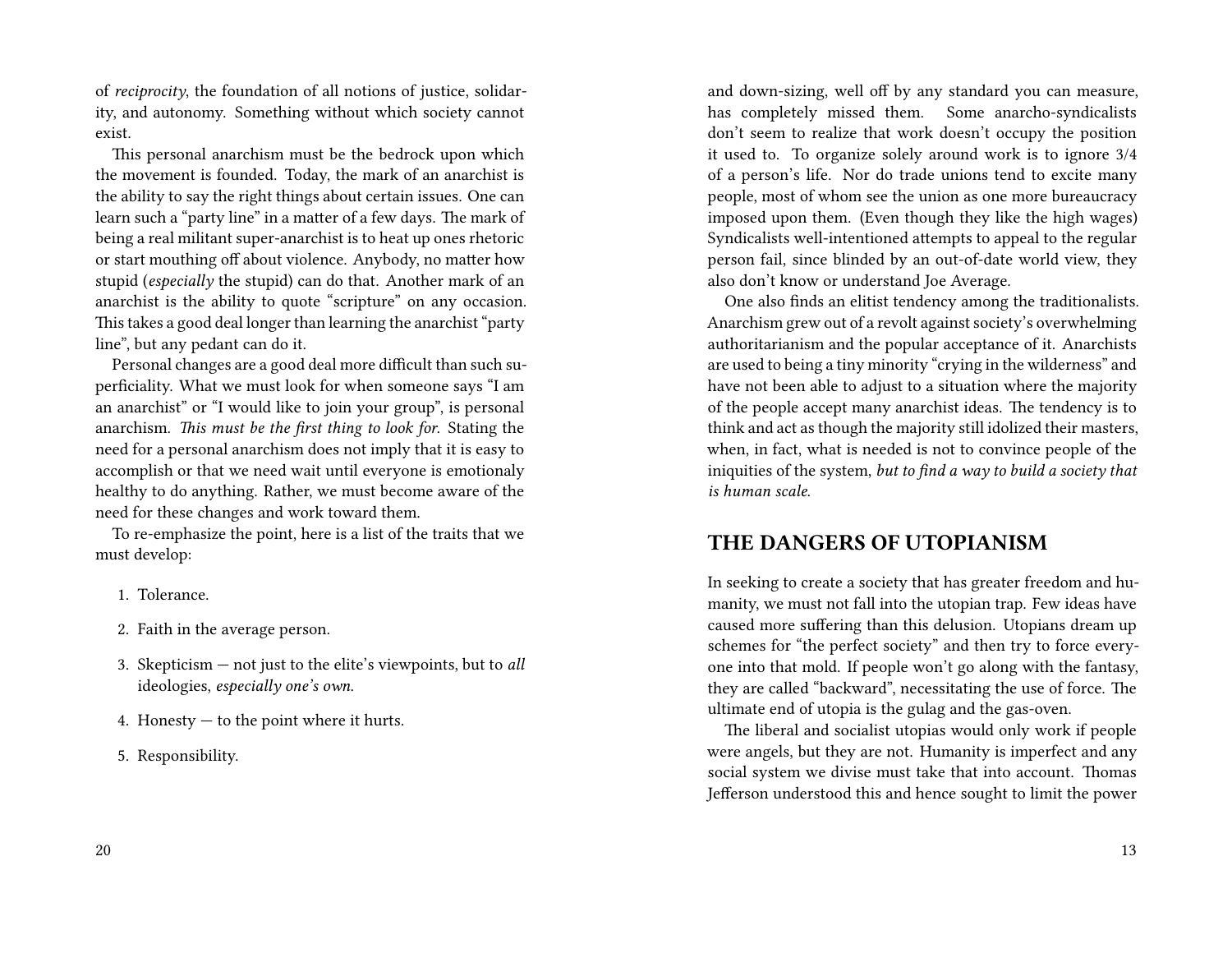of the state as much as possible. Pierre Joseph Proudhon, the Father of Anarchism, had a similar awareness and demanded not just the limitation, but the *abolition* of the state. For if we are all imperfect — capable of greed, envy, ignorance, neurosis etc. — why should we place a small minority of such imperfect creatures in charge of all the others? Who is ultimately better than anyone else?

Anarchists should not seek utopia, but the *minimalization* of the authority of one person over an other and therefore the rejection of all utopias. Such a society will never be perfect, but at least will allow us imperfect human beings an attempt to work out our grievances on a face-to-face basis and come up with practical solutions to many social and economic problems.

## **NIHILISM IS TODAY'S PROBLEM**

One does not need to read Nietzsche to realize that the problem in the developed world is not so much traditional authoritarianism, but nihilism. The most noticable aspects of nihilism, shouted at us by every newspaper and TV newscast are the breakdown of the family, drug addiction, crime and delinquency. But there are also ideological aspects. The campus fad, Deconstructionism, for which history is bunk, and an over-stressed multiculturalism fragmenting society and destroying commonality are two of these. So too, Political Correctness with its extreme cultural and moral relativism. Nihilism is "anything goes" up to the point where those seeking or capturing power impose their arbitrary rules in place of the old morality. (Truth is whatever The Party says it is) Nihilism is therefore the new form of authoritarianism, one far more dangerous than the old variety, since it pretends to be anti-authoritarian and liberatory.

Anarchists are wrong to attack authoritarianism as though nothing has changed in the last 100 years. The real threat lies beliefs at some point. Where they compromise is what is important. Do they give up on the anarchism or the other aspect? You can be assured that most hyphenated anarchists will prefer to drop the libertarian side of the hyphen. There are plenty of examples of this occurring. Immediately after the Bolshevik Revolution, thousands of anarcho-communists and anarchosyndicalists flocked into the Communist Party. Many anarchofeminists came out in favour of censorship and some environmental anarchists are quite happy to support strong state intervention. Certain free-market libertarians idolize Margaret Thatcher or Ronald Reagan. The only way to avoid these unfortunate compromises is to cut out the hyphen and emphasize *anarchism*.

# **WHAT TO DO**

The first thing that must be done is that anarchists have to become *real libertarians*. The residual authoritarian leftism must be shed. It must also be realized that to be an anarchist means more than adopting an anti-authoritarian rhetoric and ideology. It means a transformation of the personality — the rejection of personal authoritarian traits and their replacement with libertarian ones. As long as you are an elitist, you are only a skin deep anarchist. So too, an anarchist who is intolerant of others and their opinions. And an anarchist who lies and slanders other groups and individuals is a fascist poorly disguised.

Far too many people are attracted to anarchism by the erroneous idea that anarchy means being able to do what ever you want. That freedom comes at a cost, a cost too great to be born by the immature and the authoritarian, is forgotten. That cost is *responsibility*. It is a cost a genuine anarchist gladly shoulders, for it is our link with other human beings, and in fact, helps make us human. Our relationship with others should not be one of dominance or parasitism. The basis of freedom is one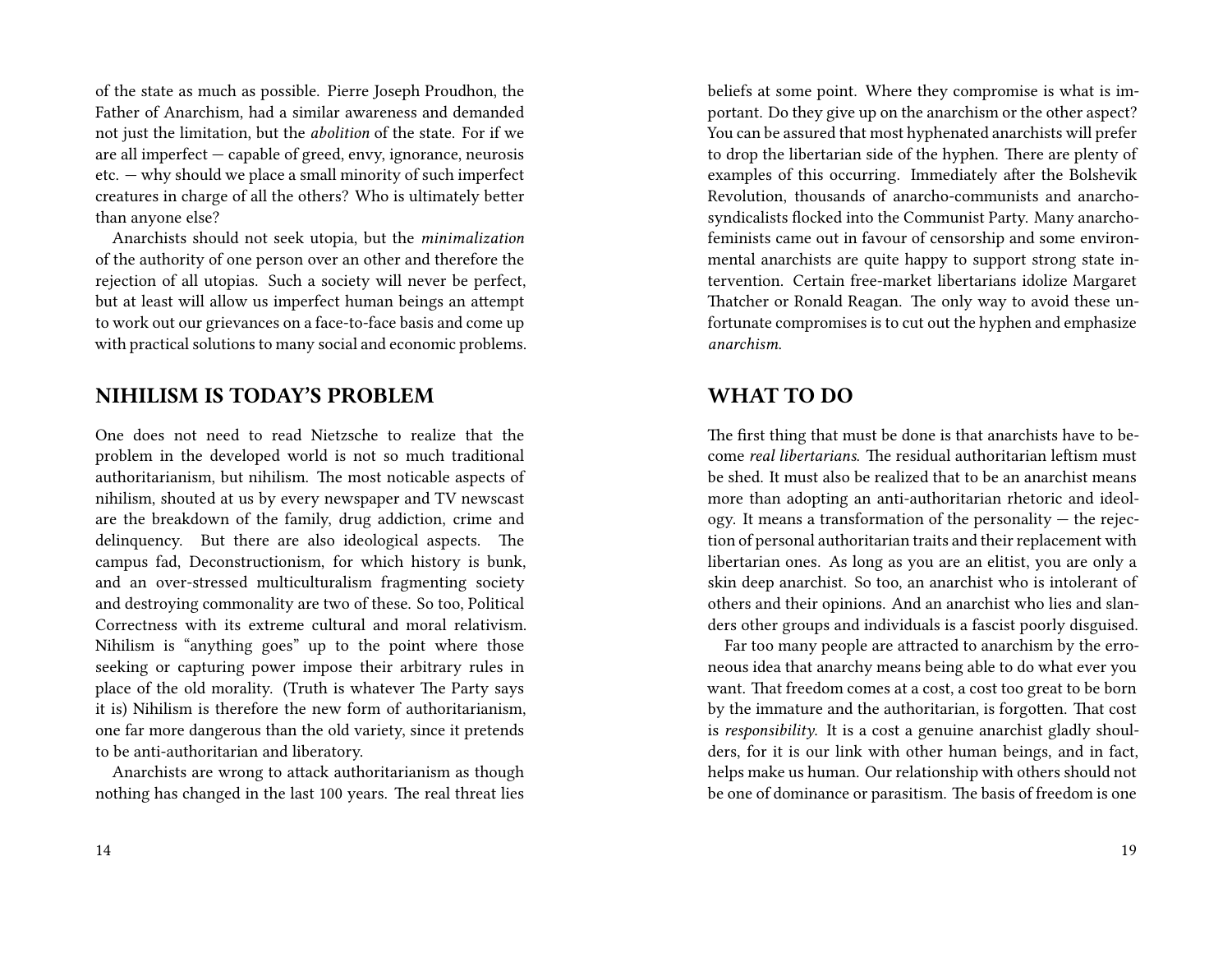- 4. Decentralism Political and economic power is broken down into natural human scale units such as workshops, families, villages, neighborhoods, counties and regions.
- 5. Autonomy to make individuals and groups as autonomous as possible, which also implies a very high level of personal and intra-personal responsibility.
- 6. Self-management all units are run democratically by the members of those units.
- 7. Federalism the decentralized units unite around common need. In a true federation the power always flows from the bottom up.

# **FOR AN UNHYPHENATED ANARCHISM**

Read even the most superficial book on anarchism and you will discover that many forms of anarchism exist anarchist-communism, individualist-anarchism, anarchosyndicalism, free market-anarchism, anarcho-feminism and greet—anarchism. This division results from people taking their favorite economic system or extrapolating from what they see as the most important social struggle and linking this to anarchism. On the one hand, it is good they have made these linkages, but on the other, it seems unnecessary and can result in serious problems. Anarchism, as a theory of liberty, is from the beginning opposed to the domination of women, and with its concept of reciprocity and responsibility, anarchism is ecological. Anarchism is not opposed to free exchange nor *voluntary* communism and has always bee) in favor of workers organizing themselves. It is simply unnecessary to hyphenate anarchism with anything else, because anarchism includes *all*.

in its new nihilist form. The best way to combat nihilism is with *anarchist ethics*. Genuine anarchists have never believed in "anything goes". Here lies a way-to approach the average person. Most people are deeply concerned about today's nihilism, and as a response there is a partial return to "traditional morality". This should not shock or unnerve anarchists, for conservatism and anarchism have this in common — *both confront amorality with a strong ethical stance*. Nor need there. always exist a great divergence of opinion on what constitutes desireable ethics. Conservatives stress family and community, and such values as honesty, work, responsibility and autonomy. Turn of the century French syndicalists hated capitalism because it destroyed the family and community.<sup>10</sup> The values they stressed were sobriety, frugality, world education and mutual aid.

Nihilists would write these anarchists off as reactionaries. $^{11}$ But these are some of the the values making a society possible. Without them you have a "dog eat dog" situation.

## **BACK TO THE PEOPLE**

When anarchism was a mass movement 75 to 100 years ago, it spoke the language of the artisans, peasants and industrial workers and immersed itself in their causes and struggles. While anarchism spoke for the majority of society, it also exhorted them to overcome chauvinism, corporatism and other divisive practices and stood up for minorities. But these aspects were not the sole content of their propaganda. In the

The hyphenation presents a danger. Like it or not, everyone, without exception, compromises, modifies or softens their

<sup>&</sup>lt;sup>10</sup> "Family" does not have to mean *patriarchy*. Most leftists and anarchists rejected the family because of the authoritarianism of the patriarchal variety. In doing so, they threw the baby out with the bath.

 $11$  I remember 25 years ago thinking how old Wobblies and Spanish anarcho-syndicalists seemed like such Puritans in comparison with the hippie left. We could have learned something from them.